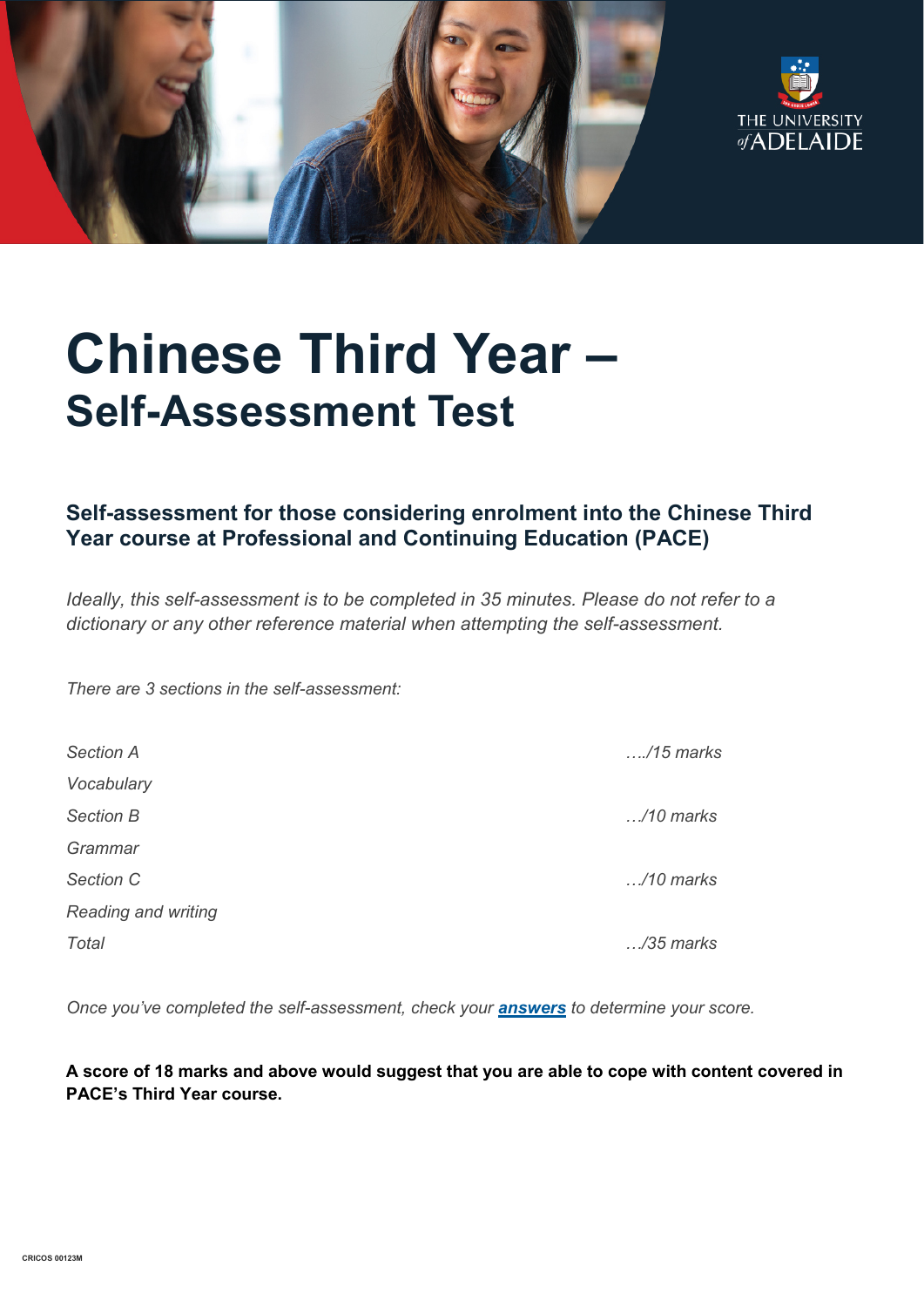

## **Section A: Vocabulary (15 Marks)**

#### **Provide Pinyin, tones and English meaning for the following characters (10 marks)**

| 1. 回来 | English meaning |
|-------|-----------------|
|       |                 |
| 2. 以前 |                 |
| 3. 或者 |                 |
| 4. 出去 |                 |
| 5. 附近 |                 |

### **Match the characters with English (5 marks)**

- 1. 左面 a) subway/underground train
- 2. 告诉 b) if
- 3. 银行 c) left side
- 4. 地铁 d) tell
- 5. 要是 e) bank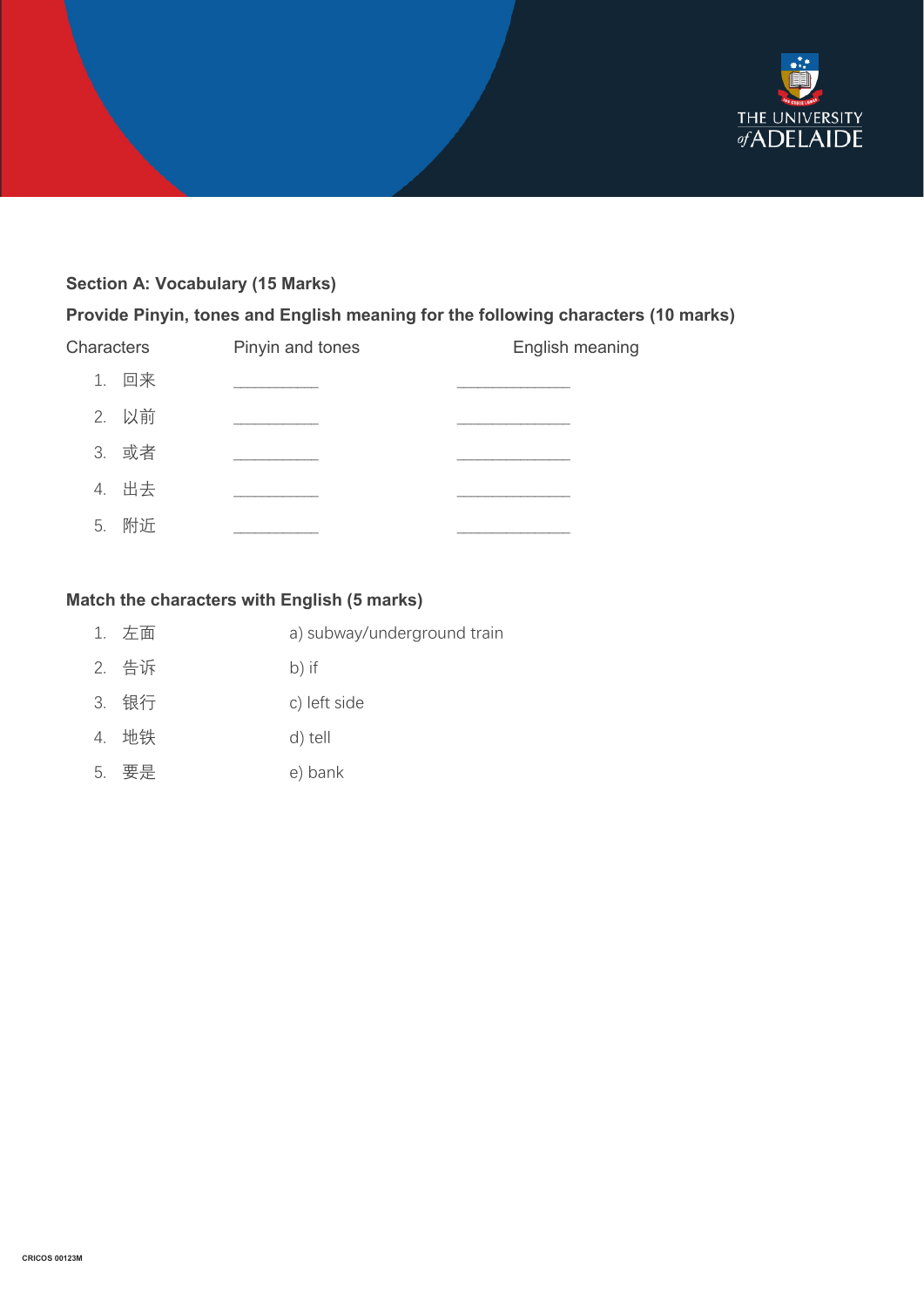

#### **Section B: Translating and writing (10 Marks)**

#### *Translate the following sentences from English to Chinese*

- 1. Do you like to raise pets?
- 2. Have you been to other cities?
- 3. She is probably eating breakfast right now.
- 4. When did they arrive?
- 5. They went to Beijing first, then to Hong Kong.

#### **Section C: Reading and writing (10 Marks)**

#### *Read the Chinese text and answer questions in languages asked.*

Word list

| yǒumíng<br>有 名 famous | tǐng<br>挺 quite | hřrú<br>比如 for example | zhōngguótōng<br>中 国 通 |
|-----------------------|-----------------|------------------------|-----------------------|
|                       |                 |                        |                       |

an expert on China

祝 zhù 好 hǎo wish (you) well

马克你好:

我到中国已经有半年了。我挺喜欢在北京工作的。你现在好吗?你的工作怎么样?

我刚到中国的时候,觉得中国很忙很拥挤,到处都是人。在北京,出门很方便,因为有地铁,出租车,公 共汽车。我最喜欢地铁因为地铁很快也很方便。

在北京有很多有名的地方,比如,长城,故宫,颐和园等等。我的中国朋友跟我一起去了这些地 方。我觉得这些地方很漂亮,很好看。我也去了别的城市,比如,上海,西安和成都。我也吃了很多好吃 的中国饭。我现在快成了一个"中国通"了。

祝好!

你的朋友,

杰克

#### 2015年12月16号